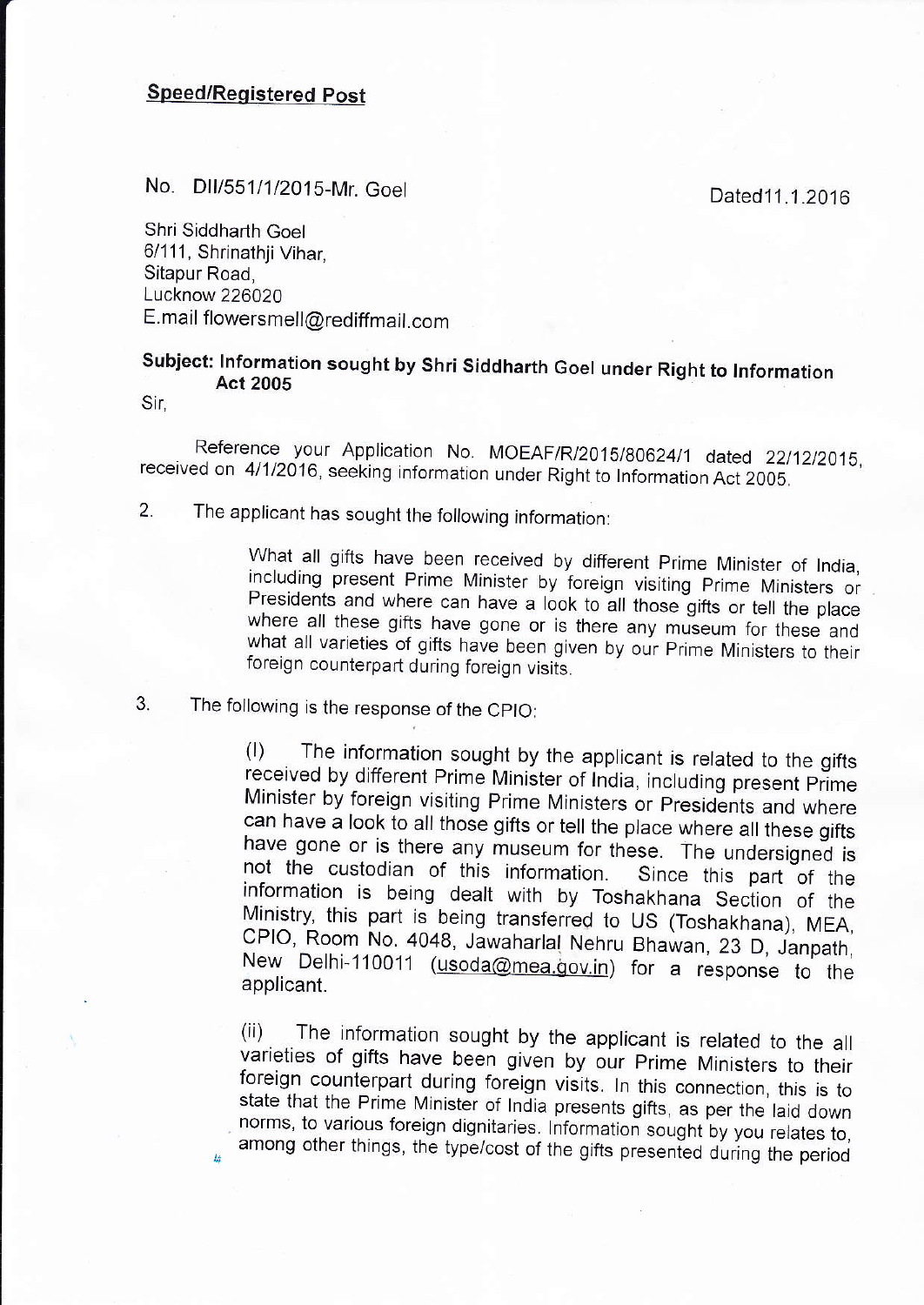mentioned above. lt is true that the procurement of gjfts is being met from budgetary grants but the revelation of the information sought would have unintended effects on the foreign relations and that any critical analysis/scrutiny and comparison between quantum and value of the gifts would be totally undesirable and would defeat the very purpose of generating goodwill between the nations. However, disclosure of this information may prejudicially affect India's relations with the concerned foreign State. Exemption is therefore, sought under section 8(1) (a) of the RTI act 2005, wherein no such information as may prejudiciaily affect lndia's relations with a foreign State need be disclosed.

4. ln case the applicant is not satisfied with the response given by the undersigned, the applicant may file an appeal within 30 days of the receipt of this communication to Shri Sanjay Verma, Chief of Protocol and First Appellate Authority, Room No. 2001, Jawaharlal Nehru Bhawan, Ministry of External Affairs, 23D, Janpath, New Delhi-110011.

Yours sincerely,

'\\<br>\\\nnle (Madan Singh-Bhandari) Dy Chief of Protocol (Privileges)/ CPIO Room No. 1062, Jawaharlal Nehru Bhawan 23D Janpath, New Delhi-110011 Tel: 4901 5449 Fax: 49015450 Email: dcpp@mea.gov.in

## Copv to:

A,

- 1. Chief of Protocol, MEA (jscop@mea.gov.in) for kind information.
- 2. US (RTI), MEA (usrti@mea.gov.in)
- 3. US (Toshakhana), MEA ( dsprop2@mea.gov.in) with a request to provide the relevant information to the applicant.
- 4. PO (XMM), MEA, New Delhi (poxmm@meaindia.in).